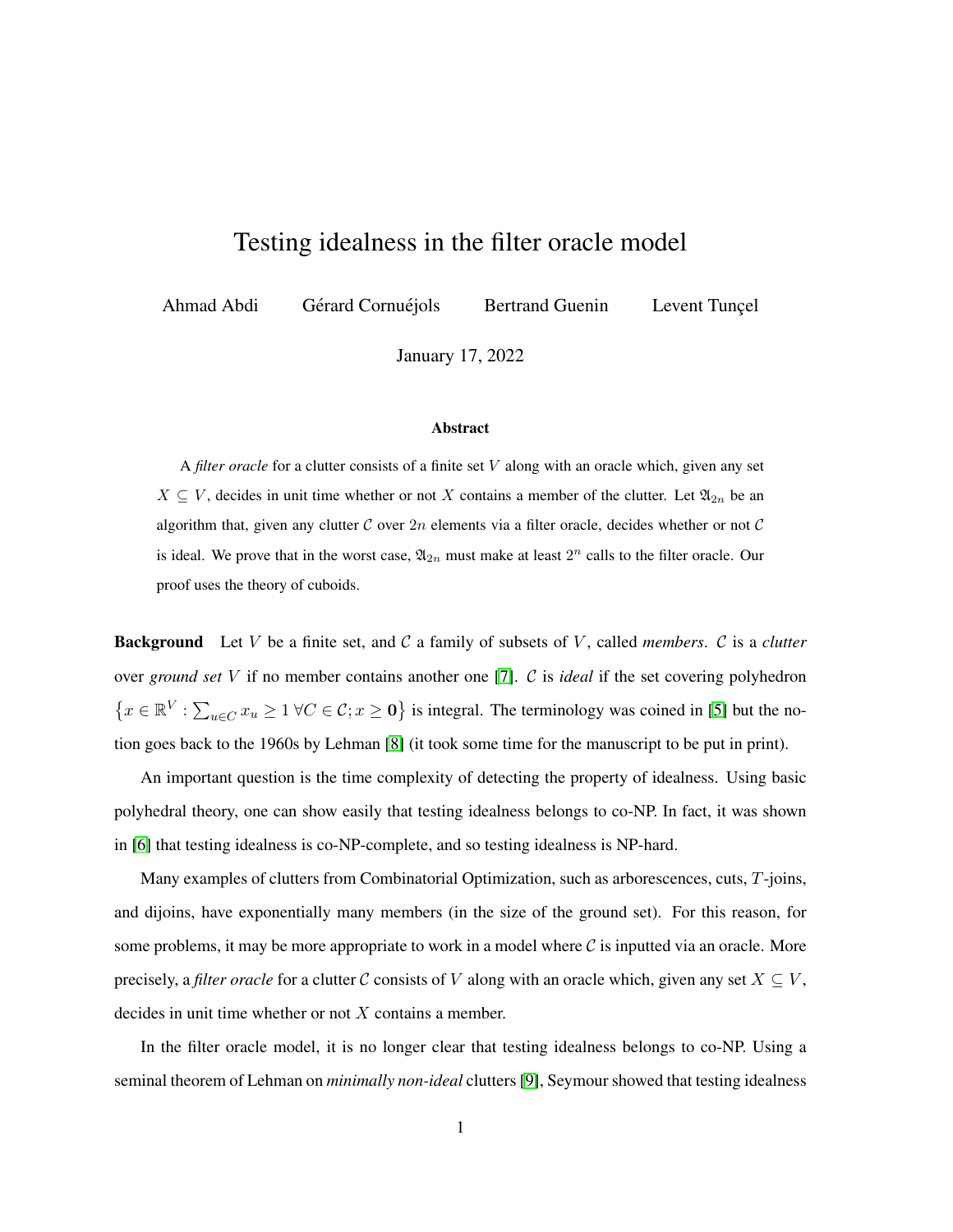indeed belongs to co-NP [\[11\]](#page-3-5). In this brief note, we prove that in the filter oracle model, testing idealness cannot be done in polynomial time (regardless of the "P versus NP" question).

Our result is proved by using the concept of *cuboids*, initiated in [\[3\]](#page-3-6) and developed in [\[1\]](#page-3-7), which allows us to get an understanding of the "local geometry" of ideal clutters.

A *cuboid* is a clutter C whose ground set can be partitioned into pairs  $\{u_i, v_i\}, i \in [n]$  such that  $|\{u_i, v_i\} \cap C| = 1$  for all  $i \in [n]$  and  $C \in \mathcal{C}$ .  $\mathcal{C}$  can be represented as a subset of  $\{0, 1\}^n$ . More precisely, for each  $C \in \mathcal{C}$ , let  $p(C)$  be the point in  $\{0,1\}^n$  such that  $p(C)_i = 0$  iff  $C \cap \{u_i, v_i\} = \{u_i\}$ . Let  $S := \{p(C) : C \in \mathcal{C}\}\$ . We call  $\mathcal C$  the *cuboid of* S, denote by  $\text{cuboid}(S) := \mathcal C$  and by  $C(p)$  the member of C corresponding to  $p \in \{0,1\}^n$ . Note that the operator cuboid( $\cdot$ ) takes any subset of  $\{0,1\}^n$  to a cuboid. S is *cube-ideal* if  $\text{cuboid}(S)$  is an ideal clutter. It is known that S is cube-ideal iff the convex hull of S can be described by  $0 \le x \le 1$  and inequalities of the form  $\sum_{i \in I} x_i + \sum_{j \in J} (1 - x_j) \ge 1$ for disjoint  $I, J \subseteq [n]$  [\[3,](#page-3-6) [1\]](#page-3-7). Thus, the set  $\{0, 1\}^n$  is cube-ideal. Moreover, if S is cube-ideal, then so is every restriction of it obtained by fixing coordinates to 0 or 1 (and then dropping the coordinates).

Let  $p \in \{0,1\}^n$ . The set  $S \triangle p$  is defined as  $\{x \triangle p : x \in S\}$ , where the second  $\triangle$  denotes coordinate-wise sum mod 2; we call  $S\Delta p$  the *twisting of* S *with respect to* p. It can be readily seen that twisting preserves cube-idealness. The *induced clutter of* S with respect to p, denoted by  $ind(S\Delta p)$ , is the clutter over ground set [n] whose members are the inclusionwise minimal sets in  $\{C \subseteq [n] :$  $\chi_C \in S \triangle p$ . In particular, if  $p \in S$ , then  $\text{ind}(S \triangle p) = \{\emptyset\}$ . A key insight for this note is that S is cube-ideal iff the induced clutter of S with respect to every point in  $\{0, 1\}^n$  is ideal [\[1\]](#page-3-7). Consequently, if for example S excludes a single point p of  $\{0,1\}^n$ , then S is cube-ideal, because  $\text{ind}(S \triangle p)$  =  $\{\{1\}, \{2\}, \ldots, \{n\}\}\$ is an ideal clutter.

**The result** We are almost ready to prove the main result of this note. Let  $n \geq 1$  be an integer, and let  $G_n$  denote the skeleton graph of the unit hypercube  $[0,1]^n$ . Given  $S \subseteq \{0,1\}^n$ , if  $G_n[\{0,1\}^n - S]$  has maximum degree at most 2, then  $S$  is cube-ideal. This result was first proved in [\[4\]](#page-3-8), and further studied in [\[2\]](#page-3-9). It can also be readily shown using the characterization of cube-idealness in terms of induced clutters. The result, however, does not extend from 2 to 3. Let  $S_3 := \{e_1 + e_2, e_2 + e_3, e_1 + e_3, e_1 + e_2, e_2 + e_3, e_3 + e_4, e_4 + e_5, e_6 + e_6, e_7 + e_7 + e_8 + e_4, e_7 + e_8 + e_9 + e_4, e_8 + e_9 + e_4, e_9 + e_1 + e_2 + e_3 + e_4, e_1 + e_2 + e_3 + e_4, e_4 + e_$  $e_2 + e_3$   $\subseteq$   $\{0, 1\}^3$ . Then  $S_3$  is not cube-ideal because its convex hull has a facet-defining inequality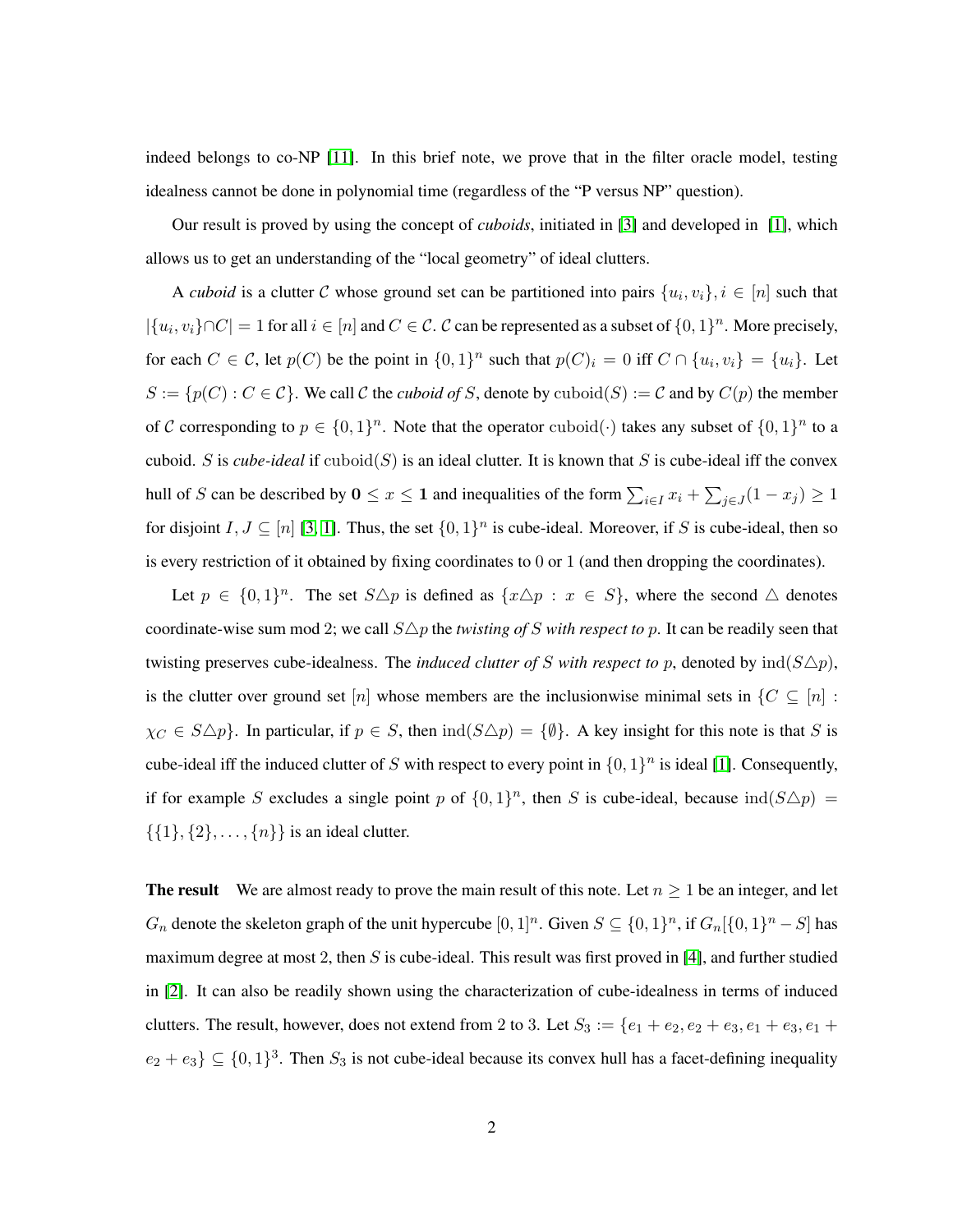<span id="page-2-0"></span>of the form  $x_1 + x_2 + x_3 \ge 2$ . Moreover, in  $G_3[\{0,1\}^3 - S_3]$ , the vertex **0** has 3 neighbours  $e_1, e_2, e_3$ .

**Theorem 1.** Let  $\mathfrak{A}_{2n}$  be an algorithm that, given any clutter  $\mathcal C$  over  $2n$  elements via a filter oracle, decides whether or not  $\mathcal C$  is ideal. Then in the worst case,  $\mathfrak{A}_{2n}$  must make at least  $2^n$  calls to the filter *oracle.*

*Proof.* For all  $p \in \{0, 1\}^n$  and distinct  $i, j, k \in [n]$ , let  $S_{(p:i,j,k)} := \{0, 1\}^n - \{p, p \triangle e_i, p \triangle e_j, p \triangle e_k\}.$ Then  $S_{(p:i,j,k)}$  is not cube-ideal as it has an  $S_3$  restriction, while every proper superset S' of  $S_{(p:i,j,k)}$  is cube-ideal as  $G_n[\{0,1\}^n - S']$  has degree at most 2. In particular, cuboid $(S_{(p:i,j,k)})$  is a non-ideal clutter, while  $\mathrm{cuboid}(S')$  is ideal for every  $S' \supsetneq S$ . Thus,  $\mathfrak{A}_{2n}$  must distinguish between  $\mathrm{cuboid}(S_{(p:i,j,k)})$ and cuboid(S') for every  $S' \supsetneq S$ . Consequently, for every point  $q \in \{p, p \triangle e_i, p \triangle e_j, p \triangle e_k\}$ , the algorithm must query the set  $C(q)$  or a superset of it. In fact, for  $q \in \{p, p \triangle e_i, p \triangle e_j, p \triangle e_k\} - \{p\}$ , every neighbour of q in  $G_n$  except for p belongs to both  $S_{(p:i,j,k)}$  and  $S', S' \supsetneq S$ , so the algorithm must query either  $C(q)$  or  $C(q) \cup C(p)$  (note that  $|C(q) \cup C(p)| = |C(q)| + 1$ ).

By applying the argument above to every  $p \in \{0,1\}^n$  and distinct  $i, j, k \in [n]$ , we conclude the following: For every  $q \in \{0,1\}^n$  and every neighbour of it  $p \in \{0,1\}^n$  in  $G_n$ ,  $\mathfrak{A}_{2n}$  must query at least one of  $C(q)$ ,  $C(q) \cup C(p)$ . It can be readily checked that  $\mathfrak{A}_{2n}$  must query at least  $2^n$  sets.  $\Box$ 

Let C be a clutter over ground set V. Let I, J be disjoint subsets of V. The *minor of* C *obtained after deleting* I and contracting J, denoted  $\mathcal{C} \setminus I/J$ , is the clutter over ground set  $V - (I \cup J)$  whose members are the inclusionwise minimal sets in  $\{C - J : C \in \mathcal{C}, C \cap I = \emptyset\}$ . Given a filter oracle for C, we also have one for every minor  $C \setminus I/J$  [\[11\]](#page-3-5).

Being ideal is closed under taking minor operations [\[10\]](#page-3-10). Two clutters are *isomorphic* if one can be obtained from the other by relabeling its ground set. Denote by  $\Delta_3$  any clutter isomorphic to  $\{\{1, 2\}, \{2, 3\}, \{3, 1\}\}\.$  It can be readily checked that  $\Delta_3$  is the only non-ideal clutter over a ground set of size at most three. In particular, if a clutter has a  $\Delta_3$  minor, then it is non-ideal.

Let  $S \subseteq \{0,1\}^n$ . It can be readily seen that every induced clutter of S is a (contraction) minor of cuboid(S). Thus, since  $\text{ind}(S_3) = \{ \{1, 2\}, \{2, 3\}, \{1, 3\} \}$ , cuboid(S<sub>3</sub>) has a  $\Delta_3$  minor, proving once again that  $S_3$  is not cube-ideal. It can also be readily seen that if R is a restriction of S, then cuboid(R) is a minor of cuboid(S). Consequently, in the proof of Theorem [1,](#page-2-0) it can be readily seen